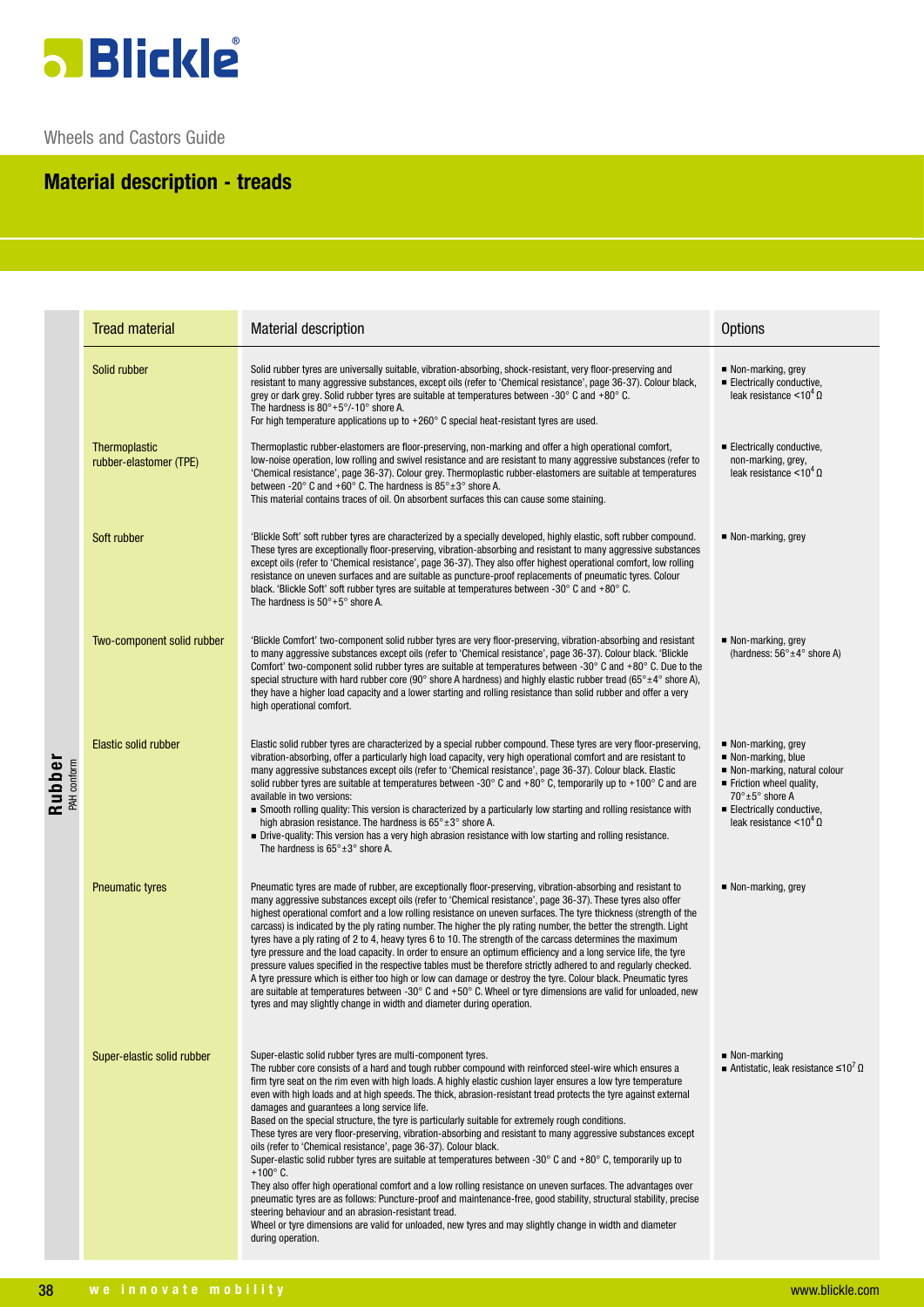

## **Material description - treads**

|                                               | <b>Tread material</b>                                              | <b>Material description</b>                                                                                                                                                                                                                                                                                                                                                                                                                                                                                                                                                                                                                                                                                                                                                                                                                                                                                                                                                                      | <b>Options</b>                                                                    |  |  |
|-----------------------------------------------|--------------------------------------------------------------------|--------------------------------------------------------------------------------------------------------------------------------------------------------------------------------------------------------------------------------------------------------------------------------------------------------------------------------------------------------------------------------------------------------------------------------------------------------------------------------------------------------------------------------------------------------------------------------------------------------------------------------------------------------------------------------------------------------------------------------------------------------------------------------------------------------------------------------------------------------------------------------------------------------------------------------------------------------------------------------------------------|-----------------------------------------------------------------------------------|--|--|
| Rubber<br>PAH conform                         | Silicone rubber                                                    | Heat-resistant silicone-elastomer is very floor-preserving, non-marking, abrasion-resistant, highly elastic,<br>suitable for autoclaves, does not degrade over time, odourless, tasteless, physiologically harmless and resistant<br>to many aggressive substances and UV radiation. The material is, however, not resistant to strong lyes,<br>chlorinated and aromatic hydrocarbons. Silicone-elastomers only have moderate mechanical characteristics.<br>They offer a very high operational comfort and only insignificant permanent deformation. Colour black.<br>Heat-resistant silicone-elastomer is suitable at temperatures between -30° C and +250° C.<br>The hardness is $75^\circ \pm 4^\circ$ shore A.                                                                                                                                                                                                                                                                              | Non-marking, grey                                                                 |  |  |
| $\bullet$<br><b>Polyurethan</b>               | Thermoplastic<br>polyurethane (TPU)                                | Thermoplastic, injection-moulded polyurethane-elastomer (TPU) is based on polyesterpolyol (PATH, POTH, FPU<br>series) or polyetherpolyol (FPTH series), diisocyanate and glycol. It is floor-preserving, vibration-absorbing, non-<br>marking, non-staining, elastic, very abrasion-resistant and resistant to many aggressive substances, however,<br>only conditionally resistant to hot water and water vapour (refer to 'Chemical resistance', page 36-37). It has<br>also a low rolling resistance. Colour dark grey. Thermoplastic polyurethane is suitable at temperatures between<br>-30 $^{\circ}$ C and +70 $^{\circ}$ C, temporarily up to +90 $^{\circ}$ C. At ambient temperatures above +35 $^{\circ}$ C the load capacity is<br>reduced.<br>The hardness is $92^{\circ}$ ± $3^{\circ}$ , $94^{\circ}$ ± $3^{\circ}$ resp. $98^{\circ}$ ± $2^{\circ}$ shore A.<br>Wheels with polyetherpolyol (FPTH series) are hydrolysis resistant (refer to 'Chemical resistance', page 36-37). | Electrically conductive,<br>non-marking, grey,<br>leak resistance $< 10^4 \Omega$ |  |  |
|                                               | <b>Blickle Softhane<sup>®</sup></b><br>polyurethane-elastomer      | Blickle Softhane <sup>®</sup> is a reaction-injected polyurethane-elastomer, based on polyesterpolyol, diisocyanate and<br>glycol. It is very floor-preserving, vibration-absorbing, non-marking, non-staining, very abrasion-resistant,<br>elastic and resistant to many aggressive substances and UV radiation, but not resistant to hot water, water<br>vapour, hot, humid air and aromatic solvents (refer to 'Chemical resistance', page 36-37). It also offers a very<br>high operational comfort, a low rolling resistance and a negligible heating under dynamic load. Colour green.<br>Blickle Softhane <sup>®</sup> is suitable at temperatures between -30 $^{\circ}$ C and +70 $^{\circ}$ C, temporarily up to +90 $^{\circ}$ C.<br>At ambient temperatures under -10° C the rigidity increases.<br>The hardness is $75^\circ + 5^\circ$ shore A.                                                                                                                                    | Antistatic, non-marking, grey,<br>leak resistance $\leq 10'$ $\Omega$             |  |  |
|                                               | <b>Blickle Besthane<sup>®</sup> Soft</b><br>polyurethane-elastomer | Blickle Besthane <sup>®</sup> Soft is a reaction-injected polyurethane-elastomer, based on polyetherpolyol, diisocyanate<br>and diol. It is very floor-preserving, non-marking, non-staining, very abrasion-resistant, elastic and resistant<br>to many aggressive substances and UV radiation (refer to 'Chemical resistance', page 36-37). It also offers a<br>very high operational comfort, exceptionally insignificant permanent deformation, very low rolling resistance,<br>negligible heating under dynamic load, hydrolysis resistance and is particularly suitable for higher speeds up to<br>16 km/h. Colour blue.<br>Blickle Besthane <sup>®</sup> Soft is suitable at temperatures between -30° C and +70° C, temporarily up to +90° C.<br>The hardness is $75^\circ + 5^\circ$ shore A.                                                                                                                                                                                            |                                                                                   |  |  |
|                                               | <b>Blickle Extrathane<sup>®</sup></b><br>polyurethane-elastomer    | Blickle Extrathane <sup>®</sup> is a reaction-injected polyurethane-elastomer, based on polyesterpolyol, diisocyanate<br>and glycol. It is floor-preserving, non-marking, non-staining, very abrasion-resistant, elastic and resistant to<br>many aggressive substances and UV radiation, but not resistant to hot water, water vapour, hot, humid air<br>and aromatic solvents (refer to 'Chemical resistance', page 36-37). It also offers exceptionally insignificant<br>permanent deformation, low rolling resistance and negligible heating under dynamic load. Colour light brown.<br>Blickle Extrathane® is suitable at temperatures between -30° C and +70° C, temporarily up to +90° C.<br>At ambient temperatures under -10° C the rigidity increases.<br>The hardness is $92^{\circ} \pm 3^{\circ}$ shore A.                                                                                                                                                                          | Antistatic, non-marking, grey,<br>leak resistance $\leq 10^7$ Q                   |  |  |
|                                               | <b>Blickle Besthane<sup>®</sup></b><br>polyurethane-elastomer      | Blickle Besthane <sup>®</sup> is a reaction-injected polyurethane-elastomer, based on polyetherpolyol, diisocyanate and<br>diol. It is floor-preserving, non-marking, non-staining, very abrasion-resistant, elastic and resistant to many<br>aggressive substances and UV radiation (refer to 'Chemical resistance', page 36-37). It also offers exceptionally<br>insignificant permanent deformation, very low rolling resistance, negligible heating under dynamic load,<br>hydrolysis resistance and is particularly suitable at speeds up to 16 km/h. Colour brown.<br>Blickle Besthane® is suitable at temperatures between -30° C and +70° C, temporarily up to +90° C.<br>The hardness is $92^{\circ} \pm 3^{\circ}$ shore A.                                                                                                                                                                                                                                                            |                                                                                   |  |  |
|                                               |                                                                    |                                                                                                                                                                                                                                                                                                                                                                                                                                                                                                                                                                                                                                                                                                                                                                                                                                                                                                                                                                                                  |                                                                                   |  |  |
| www.blickle.com<br>we innovate mobility<br>39 |                                                                    |                                                                                                                                                                                                                                                                                                                                                                                                                                                                                                                                                                                                                                                                                                                                                                                                                                                                                                                                                                                                  |                                                                                   |  |  |